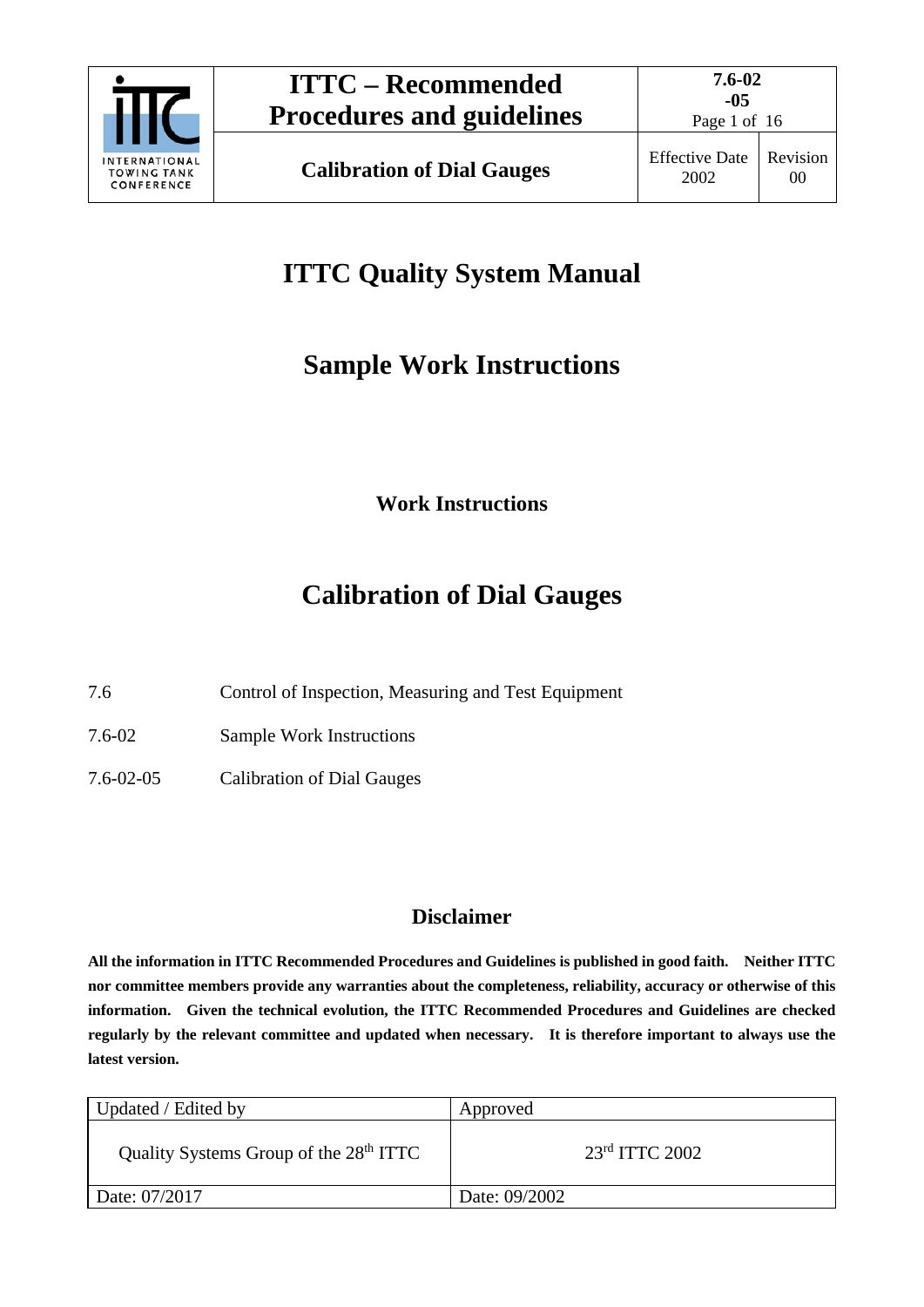| <b>ITTC – Recommended</b><br><b>Procedures and guidelines</b> | $7.6 - 02$<br>-05<br>Page 2 of 16 |                               |                |
|---------------------------------------------------------------|-----------------------------------|-------------------------------|----------------|
| <b>INTERNATIONAL</b><br><b>TOWING TANK</b><br>CONFERENCE      | <b>Calibration of Dial Gauges</b> | <b>Effective Date</b><br>2002 | Revision<br>00 |

**Any action you take upon the information you find in the ITTC Recommended Procedures and Guidelines is strictly at your own responsibility. Neither ITTC nor committee members shall be liable for any losses and/or damages whatsoever in connection with the use of information available in the ITTC Recommended Procedures and Guidelines.**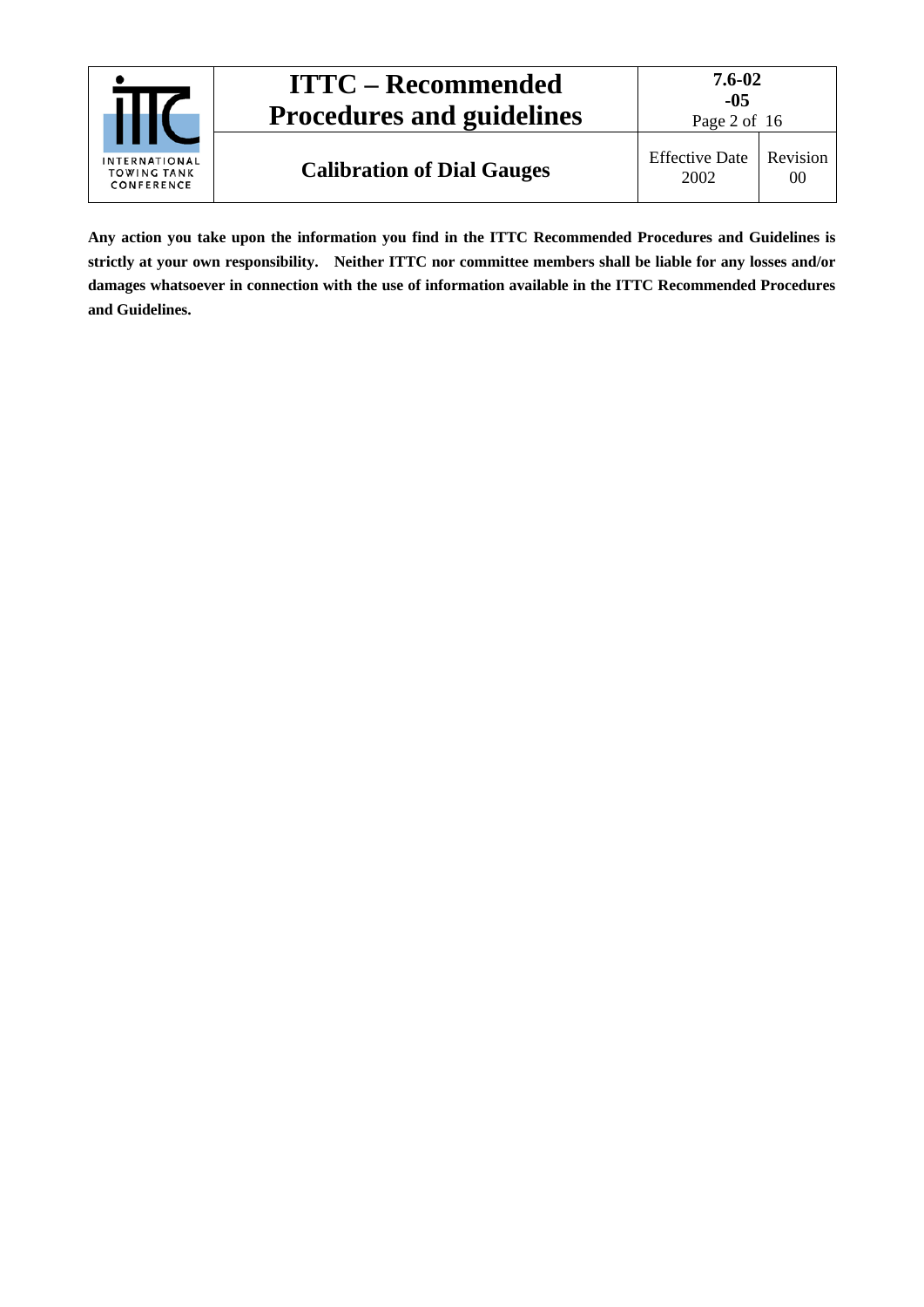

Page 3 of 16

**Calibration of Dial Gauges** Effective Date

## **Table of Contents**

| 1.  |       |                                             |
|-----|-------|---------------------------------------------|
| 2.  |       |                                             |
| 3.  |       | <b>ITEM AND CONDITION OF</b>                |
| 3.1 |       | <b>Items and Main Tools of Calibration.</b> |
|     |       |                                             |
| 4.  |       | <b>TECHNICAL REQUIREMENTS AND</b>           |
| 4.1 |       |                                             |
|     | 1.1.1 |                                             |
|     | 4.1.1 | Calibration method7                         |
|     |       | 4.2 Relationship Among Parts7               |
|     | 4.2.1 |                                             |
|     |       | 4.2.2 Calibration Method: 7                 |
| 4.3 |       | Relative positions of point hand and        |
|     | 4.3.1 |                                             |
|     |       |                                             |
| 4.4 |       | <b>Width of Indicator Needle End and</b>    |
|     |       |                                             |
|     | 4.4.1 |                                             |
|     |       |                                             |
| 4.5 |       | <b>Roughness of Measuring Head</b>          |
|     | 4.5.1 |                                             |
|     | 4.5.2 | Calibration Method: 9                       |

|       | 4.6 Diameter of clamping sleeve9              |
|-------|-----------------------------------------------|
| 4.6.1 |                                               |
|       |                                               |
|       |                                               |
| 4.7.1 |                                               |
|       |                                               |
|       |                                               |
| 4.8.1 |                                               |
| 4.8.2 | Calibration Method:  10                       |
| 4.9   | <b>Effect on indication from radial force</b> |
|       |                                               |
| 4.9.1 |                                               |
|       | 4.9.2 Calibration Method: 11                  |
|       |                                               |
|       |                                               |
|       | 4.10.2 Calibration Method 11                  |
|       |                                               |
|       |                                               |
|       | 4.11.2 Calibration methods:  13               |
| 5.    | <b>TREATMENT OF CALIBRATION</b>               |
|       | <b>RESULT AND CALIBRATION</b>                 |
|       |                                               |
|       | 5.1 Treatment of Calibration Result14         |
|       | 5.1.1 Calibration Period  14                  |
|       |                                               |
|       | A.1. Calibration method for additional        |
|       |                                               |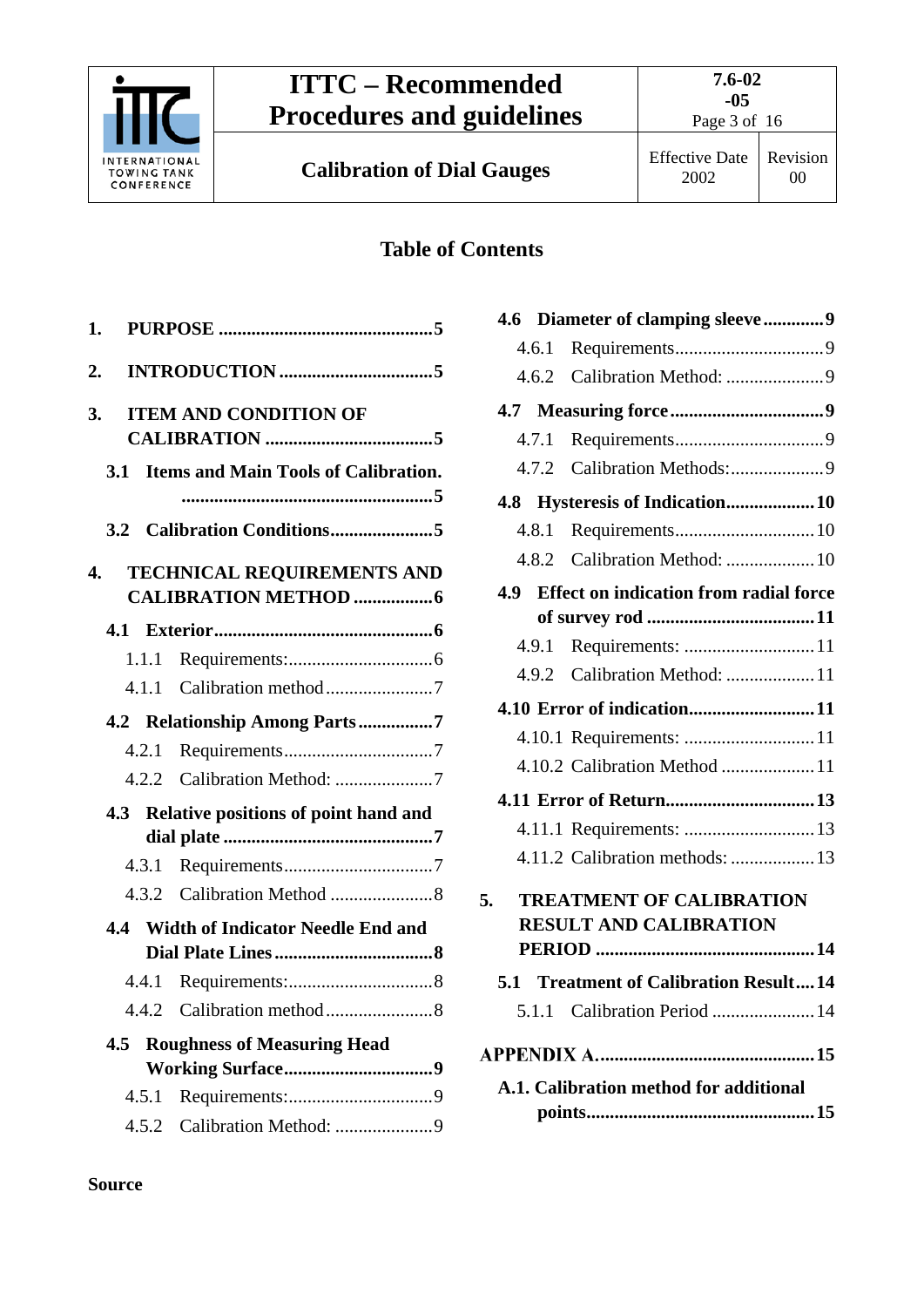|                                                          | <b>ITTC – Recommended</b><br><b>Procedures and guidelines</b> | 7.6-02<br>$-0.5$<br>Page 4 of 16 |                |
|----------------------------------------------------------|---------------------------------------------------------------|----------------------------------|----------------|
| <b>INTERNATIONAL</b><br><b>TOWING TANK</b><br>CONFERENCE | <b>Calibration of Dial Gauges</b>                             | <b>Effective Date</b><br>2002    | Revision<br>00 |

**Verification regulation of dial gauge (reading in 0.01 mm and 0.001 mm)**

[Issued on Feb. 14, 1996 and put into effect since June 1, 1996 by National Technical Bureau - **JJG 34—96, National Measuring Verification Regulation of People's Republic of China**]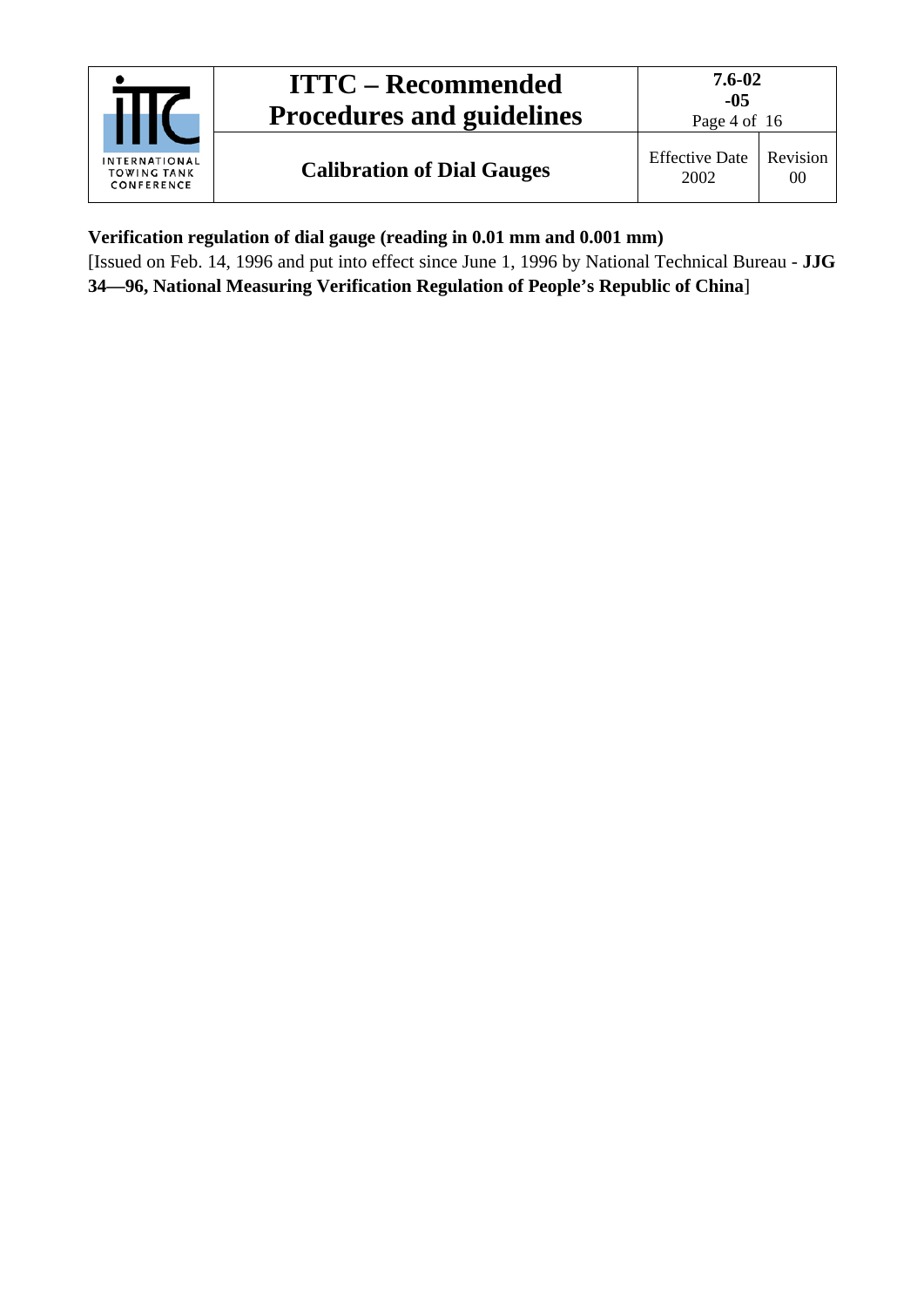

Page 5 of 16

00

## **Calibration of Dial Gauges**

### <span id="page-4-0"></span>**1. PURPOSE**

This working instruction can be applied to the verification of new dial gauges or to the calibration of dial gauges in service and after repair, having a scale division of 0.01 mm, measuring ranges  $0 \sim 3$ ,  $0 \sim 5$ ,  $0 \sim 10$  mm and with a scale division of 0.001 mm and measuring ranges between  $0 \sim 1$ ,  $0 \sim 2$ ,  $0 \sim 3$ ,  $0 \sim 5$ mm.

### <span id="page-4-1"></span>**2. INTRODUCTION**

Dial gauge is a metrological tool which uses the rack gear or the level gear operation to transfer the line displacement of the survey rod into an angular one of the pointer hand. Its main usage is to measure the size、the shape and the position error of products. The outlines of the dial gauges are shown in Figure 1 (reading in 0.01mm) and in Figure 2 (reading in 0.001mm).

## <span id="page-4-2"></span>**3. ITEM AND CONDITION OF CALI-BRATION**

#### <span id="page-4-3"></span>**3.1 Items and Main Tools of Calibration**

The items and the main tools of the calibration for dial gauges are listed in Table 1.

## <span id="page-4-4"></span>**3.2 Calibration Conditions**

Before the calibration the dial gauge must be kept in the room for temperature equilibrium and by the time of the calibration the room temperature must meet the requirements in Table 2.



Fig. 1 Dial gauge (with the reading in 0.01mm). 1 dial gauge body; 2 dial gauge ring; 3 revolution point hand; 4 dial plate; 5 point hand (needle); 6 clamping sleeve; 7 survey rod; 8 measuring head.



Fig.2 Dial gauge (with the reading in 0.001mm). 1 dial gauge body; 2 dial gauge ring; 3 dial plate; 4 revolution point hand; 5 point hand; 6 clamping sleeve; 7 survey rod; 8 measuring head; 9 ear ring.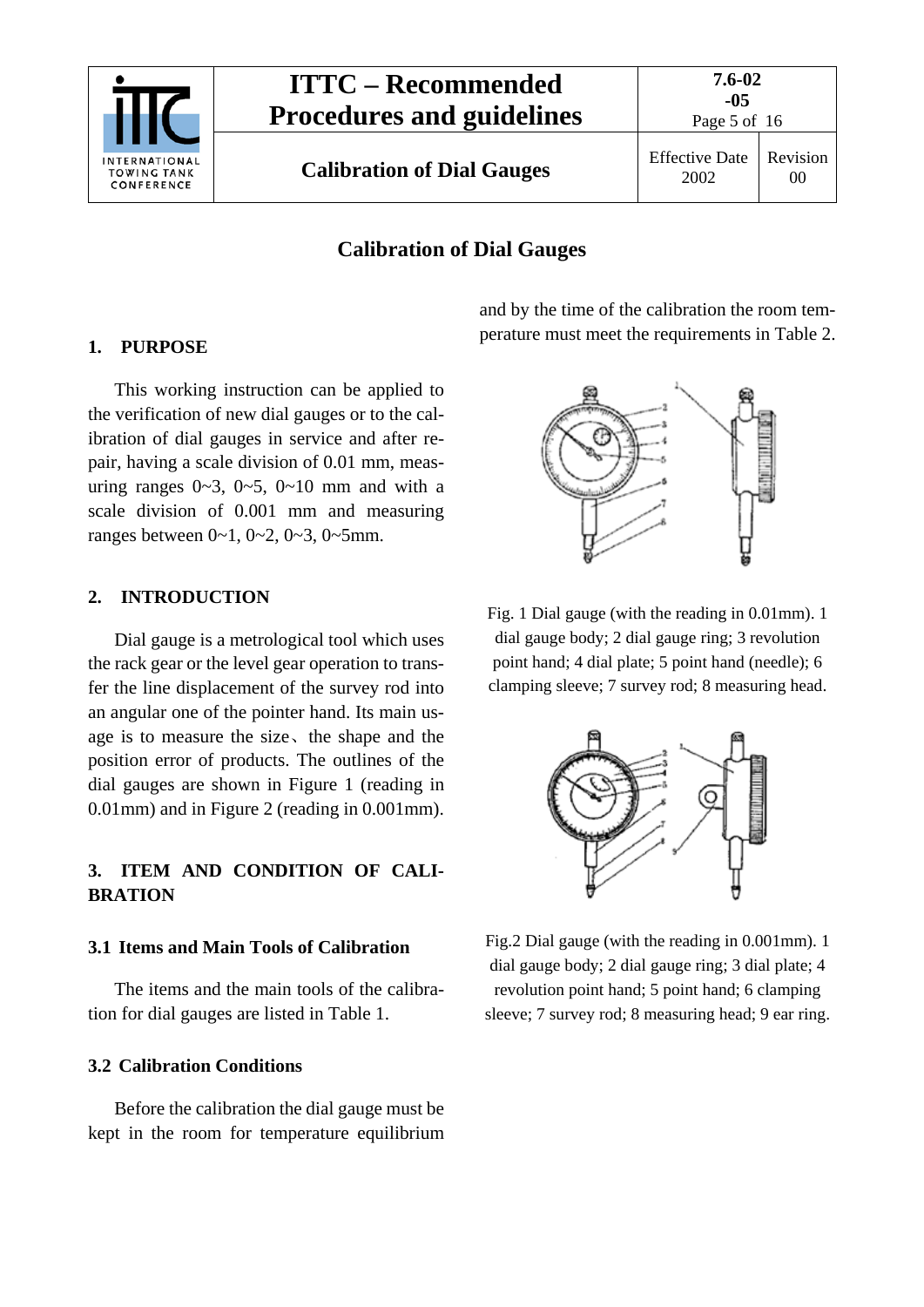

Page 6 of 16

**Calibration of Dial Gauges** Effective Date

2002

Revision 00

#### Table 1

| N <sub>o</sub>                                                                 | Item                     | Main calibration tools                 |            | Type of calibration |        |
|--------------------------------------------------------------------------------|--------------------------|----------------------------------------|------------|---------------------|--------|
|                                                                                |                          |                                        | <b>New</b> | In                  | After  |
|                                                                                |                          |                                        | product    | ser-                | repair |
|                                                                                |                          |                                        |            | vice                |        |
| $\mathbf{1}$                                                                   | Exterior                 |                                        | $+$        | $+$                 | $+$    |
| $\overline{2}$                                                                 | Relationship<br>among    | Raster calibration instrument for dial | $+$        | $+$                 | $+$    |
|                                                                                | parts                    | gauge or dial gauge calibrator         |            |                     |        |
| $\overline{3}$                                                                 | Relative positions of    | Tool microscope                        | $+$        | $+$                 | $+$    |
|                                                                                | pointer hand and dial    |                                        |            |                     |        |
|                                                                                | plate                    |                                        |            |                     |        |
| $\overline{4}$                                                                 | Width of pointer hand    | Tool microscope                        | $+$        |                     | $+$    |
|                                                                                | end and dial plate lines |                                        |            |                     |        |
| 5                                                                              | Roughness of measur-     | Sample block for comparison of surface | $+$        |                     | $+$    |
|                                                                                | ing head working sur-    | roughness or measuring apparatus of    |            |                     |        |
|                                                                                | face                     | surface roughness                      |            |                     |        |
| 6                                                                              | Diameter of clamping     | First class                            | $+$        |                     | $+$    |
|                                                                                | sleeve                   |                                        |            |                     |        |
| 7                                                                              | Measuring force          | Force gauge                            | $^{+}$     | $^{+}$              | $+$    |
| 8                                                                              | Hysteresis of indica-    | Rigid mounting for dial gauge, level-  | $+$        | $+$                 | $+$    |
|                                                                                | tion                     | ling working platform                  |            |                     |        |
| 9                                                                              | Effect on indication     | Half cylinder side block, rigid mount- | $+$        | $+$                 | $+$    |
|                                                                                | from radial force of     | ing for dial gauge, working platform   |            |                     |        |
|                                                                                | survey rod               | with reinforcement                     |            |                     |        |
| 10                                                                             | Error of indication      | Raster calibration instrument for dial | $+$        | $+$                 | $+$    |
|                                                                                |                          | gauge or dial gauge calibrator         |            |                     |        |
| 11                                                                             | Error of return          |                                        | $+$        | $+$                 | $+$    |
| Note: "+"means calibration must be done; "-" means calibration may not be done |                          |                                        |            |                     |        |
|                                                                                |                          |                                        |            |                     |        |

## <span id="page-5-0"></span>**4. TECHNICAL REQUIREMENTS AND CALIBRATION METHOD**

## <span id="page-5-2"></span><span id="page-5-1"></span>**4.1 Exterior**

## 1.1.1 **Requirements:**

The watch glass of the dial gauge should be transparent and clear without any air bubbles and obvious scores.

Table 2

| Room         | Temperature    | Time for    |
|--------------|----------------|-------------|
| temperature  | Change         | Temperature |
|              | per hour       | balance     |
| $20\pm10$ °C | $\approx 1$ °C | >7h         |

The lines of the dial plate should appear clear and straight to the eye, without any breaks and uneven thickness. The measuring head should not have any mechanical damage, rust spots or obvious scoring. There should be no paint drops,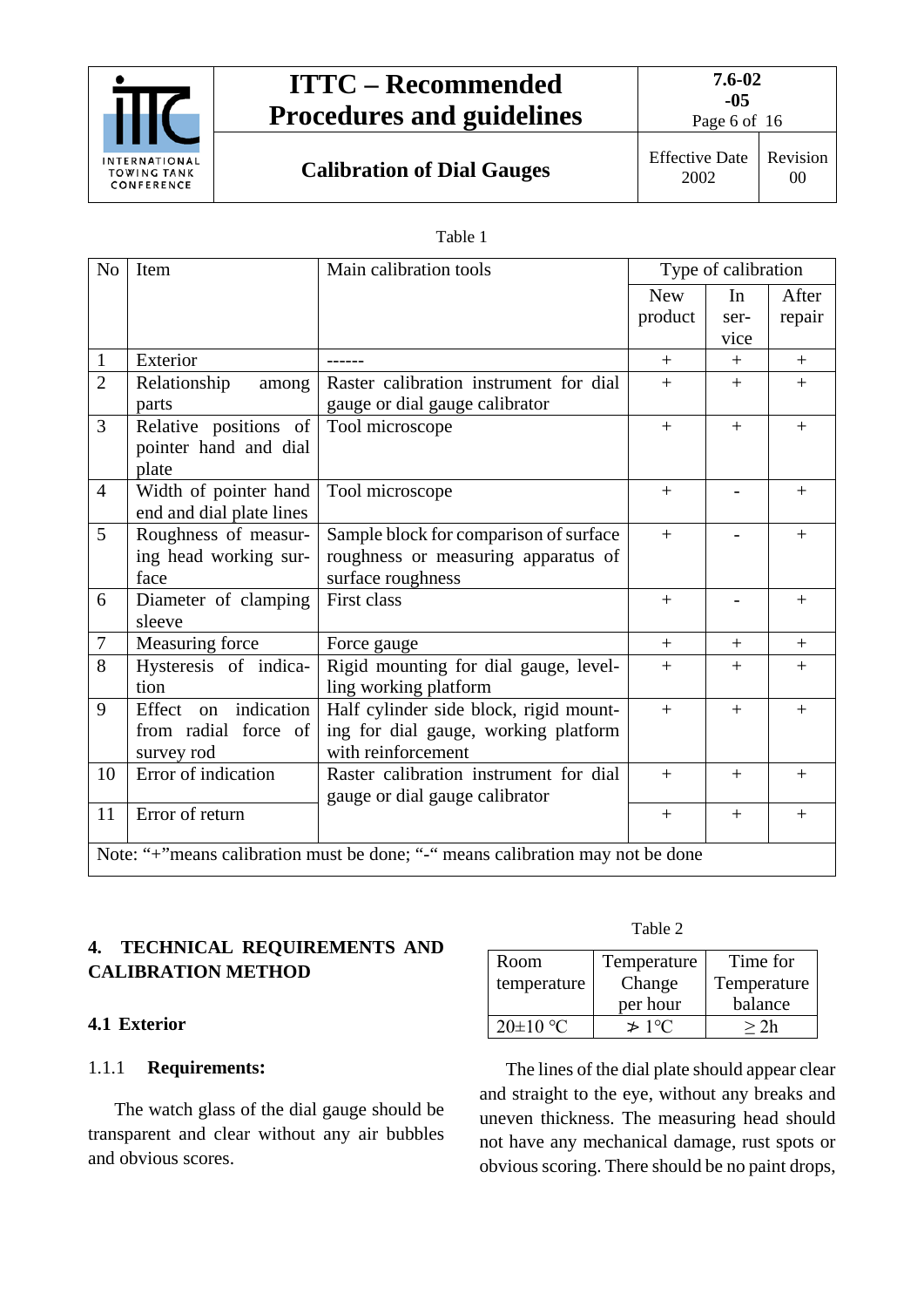

poor chromium plating, burrs or any other fault which affects the exterior quality.

The name of the manufacturer or the trademark, the scale division value and the production serial number should be marked on the dial gauge.

A dial gauge in service and after repair should not have an exterior fault which affects its accuracy.

<span id="page-6-0"></span>4.1.1 Calibration method

By eyesight.

## <span id="page-6-2"></span><span id="page-6-1"></span>**4.2 Relationship Among Parts**

#### 4.2.1 Requirements

The dial gauge ring should be steadily movable. Its stopping should be reliable. The clearance between ring and body should not have obvious looseness .

The movement of the survey rod and the return of the needle should be steady and nimble without any phenomena like jumping, seizure, and retarded motion.

The pointer hand should be tightly fixed on the shaft. It should not be loose when the survey rod is moved.

The survey rod should be freely movable and must not be seized after the clamping sleeve has been positioned and fastened on the dial gauge.

## <span id="page-6-3"></span>4.2.2 Calibration Method:

Testing and observation.

## <span id="page-6-4"></span>**4.3 Relative positions of point hand and dial plate**

### <span id="page-6-5"></span>4.3.1 Requirements

The zero line of the dial plate should be adjusted till it coincidences with the shaft direction of the survey rod, when the survey rod of the dial gauge locates at the free position. This position of the needle should meet the requirement in Table 3

Table 3 (scale division)

| Scale mark<br>type of dial<br>plate | Pointer hand locates on up-<br>per-left of zero scale mark |
|-------------------------------------|------------------------------------------------------------|
| 50                                  | $4 - 12$                                                   |
| 100                                 | $8 - 25$                                                   |
| 200                                 | $16 - 50$                                                  |

| Type       | Meas-     | Scale      | Running     |
|------------|-----------|------------|-------------|
|            | uring     | mark type  | distance    |
|            | range     | of dial    | beyond      |
|            | (mm)      | plate      | end         |
|            |           | (scale di- | point       |
|            |           | vision)    | (mm)        |
| Reading    | $0 - 3$   | 50         | $\geq 0.30$ |
| in         | $0 - 5$ , | 100        | > 0.50      |
| $0.01$ mm  | $0 - 10$  |            |             |
| Reading    | $0 - 1$ , | 100        | $\geq 0.05$ |
| in         | $0 - 2$ , | 200        | $\geq 0.10$ |
| $0.001$ mm | $0 - 3$   |            |             |
|            | $0 - 5$   |            |             |

The survey rod running distance of the dial gauge should exceed the end point of the working running distance. The exceeding running distance should meet the requirement written in Table 4.

Table 4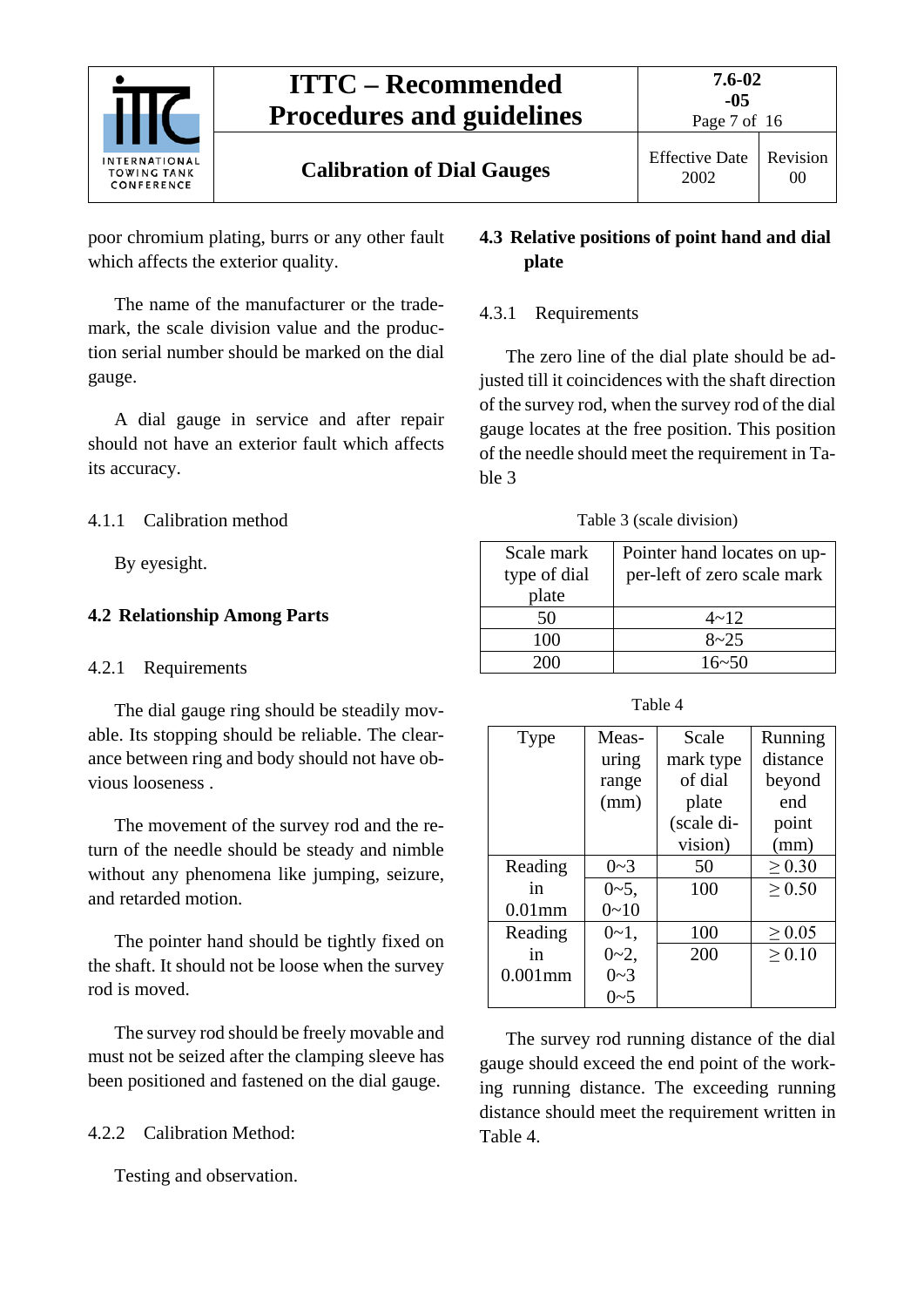

When the revolving needle points to any of the integral revolutions the position of the needle should meet the requirements in Table 5.

|  | Table 5 (scale division) |
|--|--------------------------|
|  |                          |

| Type                     | Point hand deviation from<br>the zero position |
|--------------------------|------------------------------------------------|
| Reading in<br>$0.01$ mm  | $\leq$ 15                                      |
| Reading in<br>$0.001$ mm | $\leq$ 20                                      |

The direction of the needle end should be the same as the one of the dial plate line, without any deflection seen by eyesight. The distance between the upper surface of the needle end and the dial plate shouldn't exceed the values in Table 6.

The end of the needle should cover 30~80% length of the short scale mark.

## <span id="page-7-0"></span>4.3.2 Calibration Method

The distance between the upper surface of the needle end and the dial plate can be observed by eyesight. If there is any dispute, it can be calibrated by use of a tool microscope with the lens at five-times magnification. The lens can be focused on the upper surface of the needle and the dial plate respectively, the values can be obtained by reading with the final motion device or can be read through an additional dial gauge with an accuracy of 0.0 1mm. The difference of these two readings is the distance between the upper surface of the needle end and the plane of the dial plate.

| Type       | Scale mark    | Distance be-      |
|------------|---------------|-------------------|
|            | type          | tween             |
|            | of dial plate | pointer hand      |
|            | (scale divi-  | end               |
|            | sion)         | upper surface     |
|            |               | and dial plate    |
| Reading    | 50, 100       | 0.9 <sub>mm</sub> |
| in         |               |                   |
| $0.01$ mm  |               |                   |
| Reading    | 100           | 0.9 <sub>mm</sub> |
| 1n         | 200           | 0.7 <sub>mm</sub> |
| $0.001$ mm |               |                   |

## <span id="page-7-1"></span>**4.4 Width of Indicator Needle End and Dial Plate Lines**

## <span id="page-7-2"></span>4.4.1 Requirements:

The values in Table 7 should not be exceeded.

## <span id="page-7-3"></span>4.4.2 Calibration method

The calibration can be made by use of a tool microscope. At least three lines should be selectively calibrated.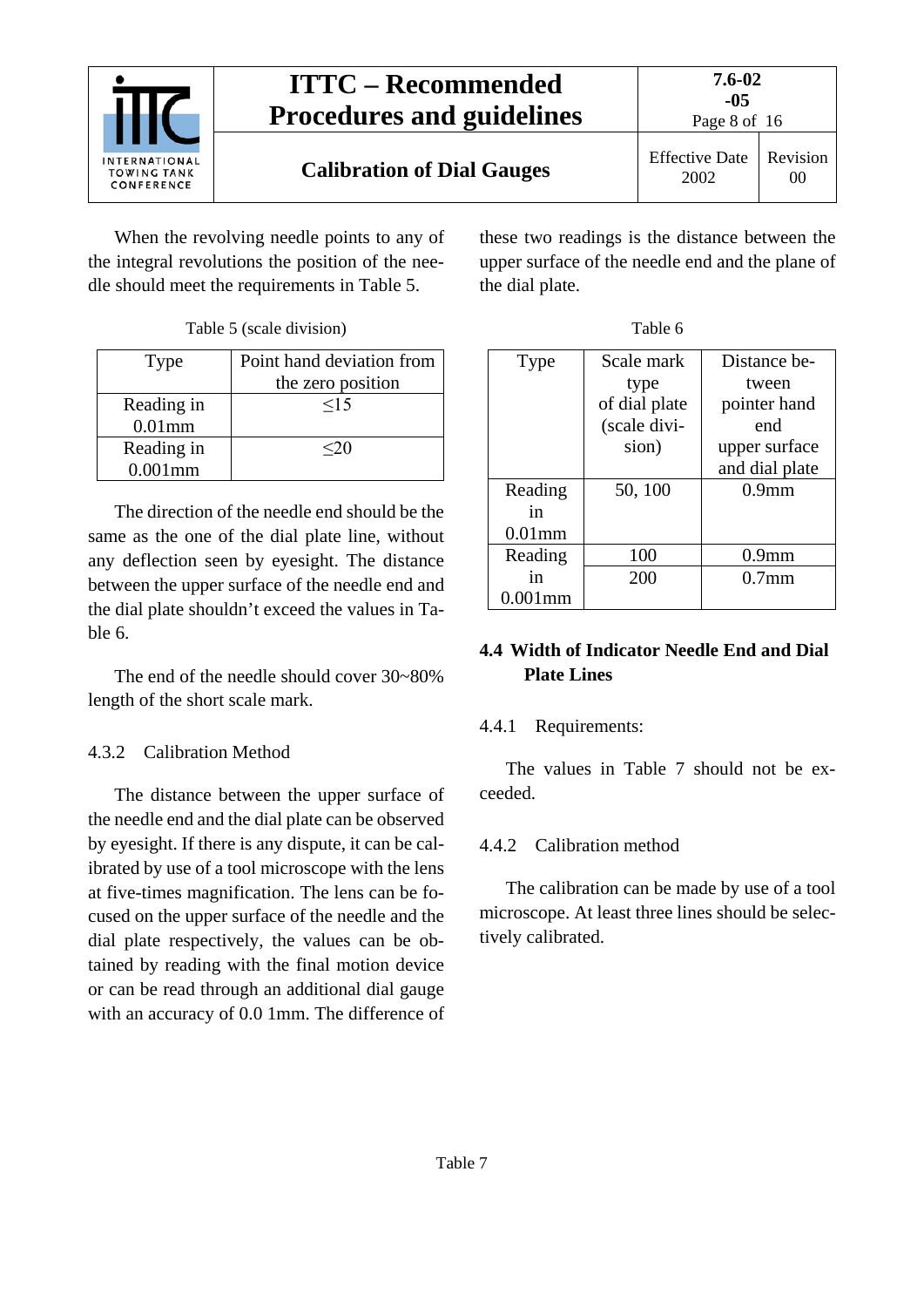|                                                   |             | <b>ITTC – Recommended</b><br><b>Procedures and guidelines</b> |                       | $7.6 - 02$<br>$-05$<br>Page 9 of 16 |                |  |  |
|---------------------------------------------------|-------------|---------------------------------------------------------------|-----------------------|-------------------------------------|----------------|--|--|
| INTERNATIONAL<br><b>TOWING TANK</b><br>CONFERENCE |             | <b>Calibration of Dial Gauges</b>                             |                       | <b>Effective Date</b><br>2002       | Revision<br>00 |  |  |
|                                                   |             |                                                               |                       |                                     |                |  |  |
| Type                                              | Measured    | Scale mark type                                               | Width of pointer hand |                                     |                |  |  |
|                                                   | range (mm)  | of dial plate                                                 | gauge ring            | end and dial plate                  |                |  |  |
|                                                   |             | (scale division)                                              |                       | lines (mm)                          |                |  |  |
| Reading<br>in                                     | $0 - 3$     | 50                                                            | $42$ mm               | $0.10 - 0.20$                       |                |  |  |
| $0.01$ mm                                         | $0-5, 0-10$ | 100                                                           | $>42$ mm              | $0.15 - 0.25$                       |                |  |  |

## <span id="page-8-0"></span>**4.5 Roughness of Measuring Head Working Surface**

 $0-1, 0-2,$  $0 - 3$ ,  $0 - 5$ 

#### <span id="page-8-1"></span>4.5.1 Requirements:

Reading in 0.001mm

The values in Table 8 should not be exceeded.

| Table $8 \, (\mu m)$ |  |  |
|----------------------|--|--|
|----------------------|--|--|

| Material of<br>measuring<br>head                             | <b>Steel</b> | Hard al-<br>loy | Gem           |
|--------------------------------------------------------------|--------------|-----------------|---------------|
| Roughness of<br>measuring<br>head<br>working<br>sur-<br>face | $R_a$<br>0.1 | $Ra$ 0.2        | $R_a$<br>0.05 |

#### <span id="page-8-2"></span>4.5.2 Calibration Method:

It may be calibrated using the comparing method with a sample block for the comparison of the surface roughness. If there is any dispute, a measuring apparatus of surface roughness can be used for calibration.

#### <span id="page-8-4"></span><span id="page-8-3"></span>**4.6 Diameter of clamping sleeve**

100 100 12mm 0.10~0.20

200  $>42$ mm 0.10~0.20

4.6.1 Requirements

The diameter should be  $\phi_{}^{8+0.015}$  mm.

 $>42$ mm  $0.15~0.25$ 

#### <span id="page-8-5"></span>4.6.2 Calibration Method:

The calibration of the clamping sleeve diameter can be made by use of a first class dial gauge.

#### <span id="page-8-7"></span><span id="page-8-6"></span>**4.7 Measuring force**

#### 4.7.1 Requirements

The measuring force should not exceed the values in Table 9.

#### <span id="page-8-8"></span>4.7.2 Calibration Methods:

The calibration should be carried out at three positions, the beginning, the mid and the end position of the working running distance for the dial gauge using a force gauge with the scale division not bigger than 0.1 N. After the forward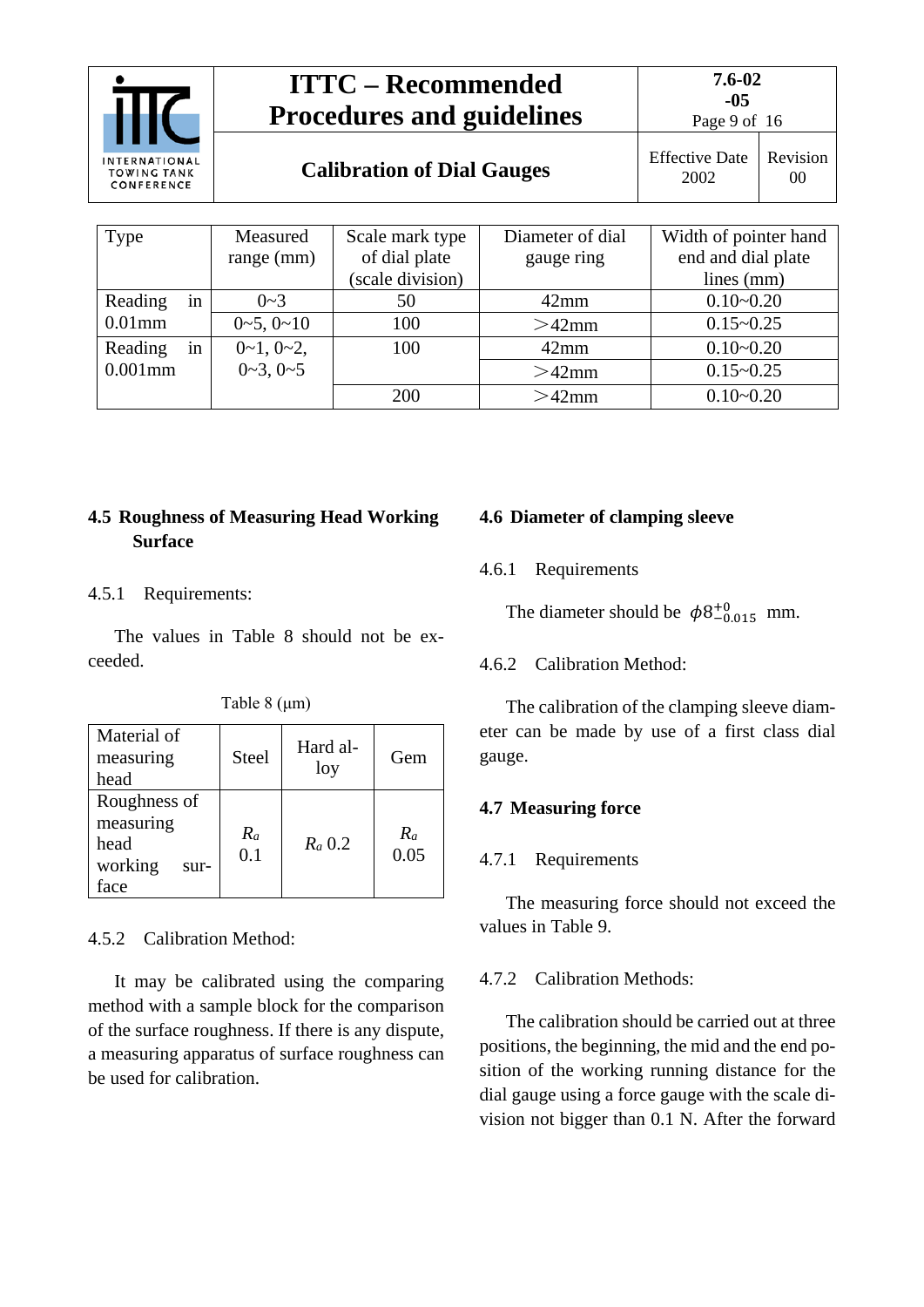

direction calibration is over, let the needle continue going for 5~10 scale divisions, then the return direction calibration can be carried out.

The maximum force measured in the forward running direction is taken as the maximum measured force of the dial gauge. The difference of the maximum and the minimum forces measured in one direction are taken as the change of the measured force in one direction. The difference between the measured forces in the forward and the return direction, at the calibration points, can be taken as the change of the measured force in forward and return directions at the same point. All of these should not exceed the values in Table 9.

| Table 9 (N) |
|-------------|
|-------------|

| Type                       | Measured<br>range (mm)        | Maximum<br>measured<br>force | Change of measured<br>force in one direction<br>running distance | Change of measured force<br>in go and return direction<br>at same point |  |
|----------------------------|-------------------------------|------------------------------|------------------------------------------------------------------|-------------------------------------------------------------------------|--|
| in<br>Reading<br>$0.01$ mm | $0\sim3, 0\sim5,$<br>$0 - 10$ | 1.5                          | 0.5                                                              | 0.4                                                                     |  |
| Reading<br>in              | $0\sim1, 0\sim2$              | 1.5                          | 0.4                                                              | 0.4                                                                     |  |
| $0.001$ mm                 | $0\sim3, 0\sim5$              | 1.5                          | 0.5                                                              | 0.5                                                                     |  |

#### Table 10 (μm)

| Type          | Measurement              | Indication hysteresis |             | Effect on indication from radial |             |  |  |  |
|---------------|--------------------------|-----------------------|-------------|----------------------------------|-------------|--|--|--|
|               | range (mm)               |                       |             | force of survey rod              |             |  |  |  |
|               |                          | Zero class            | First class | Zero class                       | First class |  |  |  |
| Reading<br>in | $0-3, 0-5, 0-10$         |                       |             |                                  |             |  |  |  |
| $0.01$ mm     |                          |                       |             |                                  |             |  |  |  |
| Reading<br>in | $0\sim1, 0\sim2, 0\sim3$ | 0.3<br>0.5            |             | 0.3                              | 0.5         |  |  |  |
| $0.001$ mm    | $0 - 5$                  | 0.4                   |             | ).4                              | 0.5         |  |  |  |

#### <span id="page-9-1"></span><span id="page-9-0"></span>**4.8 Hysteresis of Indication**

#### 4.8.1 Requirements

The hysteresis of indication for the dial gauge should not exceed the values in Table 10.

<span id="page-9-2"></span>4.8.2 Calibration Method:

The dial gauge should be clamped on a rigid mounting to make the shaft line of the survey

rod vertical to the levelling plane. The survey rod must be lifted five times when the needle has been adjusted until it points to the scale mark at the beginning, the mid and the end positions of the range respectively. The difference between the maximum and the minimum values of five readings each are taken as the indication hysteresis of the relevant point. The indication hysteresis at the above mentioned three positions should not exceed the values in Table 10.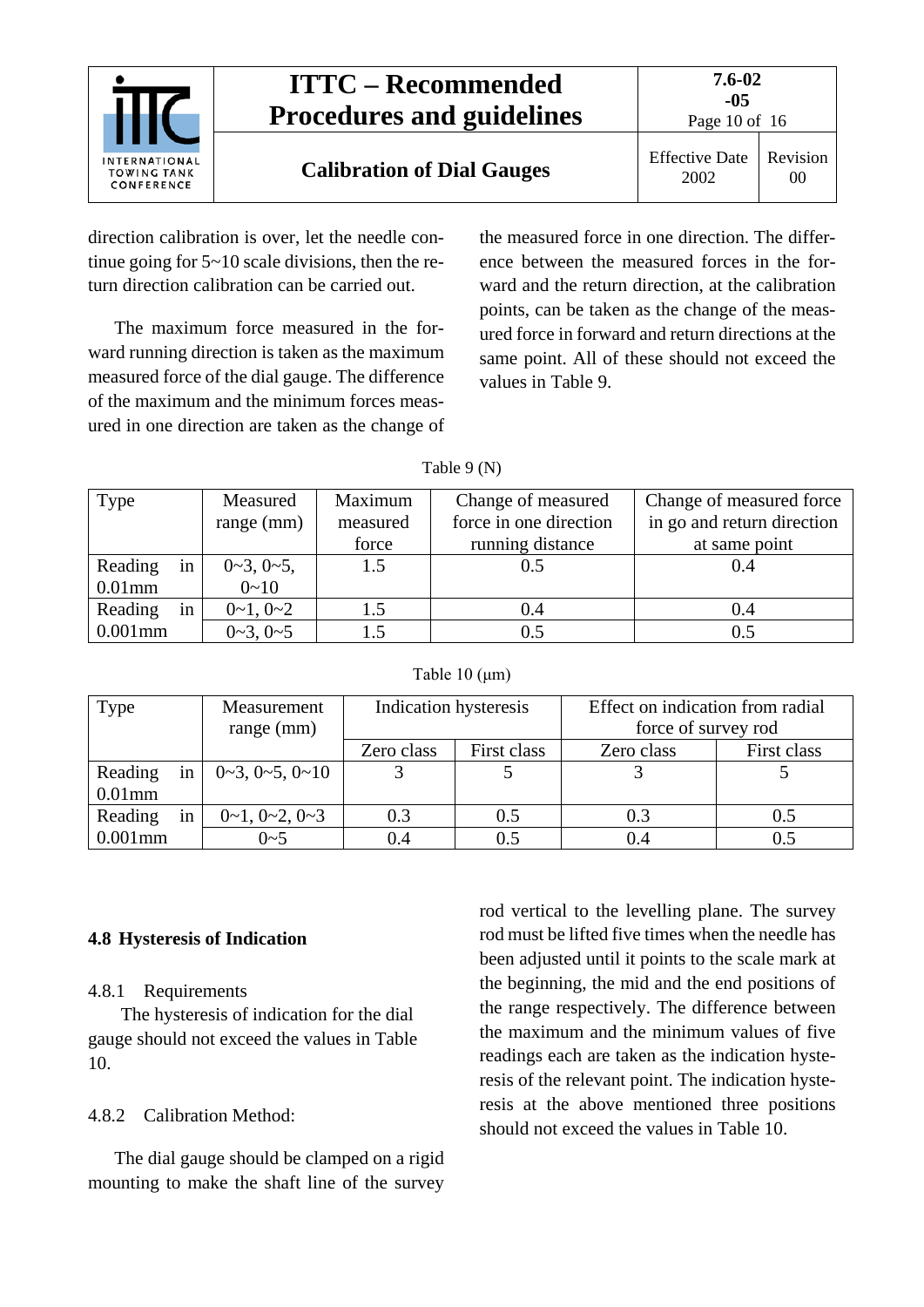

Revision 00

**Calibration of Dial Gauges** Effective Date

## <span id="page-10-0"></span>**4.9 Effect on indication from radial force of survey rod**

## <span id="page-10-1"></span>4.9.1 Requirements:

The values in Table 10 shouldn't be exceeded.

### <span id="page-10-2"></span>4.9.2 Calibration Method:

The dial gauge should be clamped on a rigid mounting to make the shaft line of the survey rod vertical to the working platform with reinforcement. One piece of the half cylinder side block with a radius of 10 mm (appendage of the measuring block) should be positioned between the measuring head and the working platform. The dial gauge at the zero position of the working range should be adjusted till the point near the maximum position of the side block cylinder surface is touched. The side block should be moved twice for each of four positions, the front, the back, the left and the right of the gauge along the direction vertical to the generating line of the side block respectively. The maximum value (the turning point) should be read each time when the measuring head touches the maximum point of the side block. The difference of the maximum and the minimum among eight readings should not exceed the values in Table 10. Such a calibration should be performed at the middle and the end positions of the measurement range.

## <span id="page-10-4"></span><span id="page-10-3"></span>**4.10Error of indication**

### 4.10.1 Requirements:

The indication errors of 0.01 and 0.001mm reading dial gauges should not exceed the values in Tables 11 and 12 respectively.

### <span id="page-10-5"></span>4.10.2 Calibration Method

Dial gauges with in 0.01 mm readings can be calibrated by use of a raster calibration instrument for dial gauges or a calibrator for dial gauges with 0.01mm readings. Dial gauges with 0.001 mm readings can be calibrated by use of a raster calibration instrument for dial gauges or a calibrator dial gauges with 0.001 mm readings. Other methods can be used for the calibration, the accuracy of which should not be lower.

The zero positioning of the calibration instrument (or the calibrator) and of the dial gauge should be adjusted at the beginning of the calibration. The indication error of the dial gauge with a 0.01 mm reading should be calibrated at the points of every 10-scale division interval in the direction of the forward and the return travel The indication error of dial gauges with a 0.001 mm reading should be calibrated at the points of every 50-scale division interval in the direction of the forward and the return travel The relevant error of every point can be read from the dial gauge after the needle has been shifted to the scale divisions of the instrument, till the end of the working running distance. Then the survey rod can be compressed for the needle turning 10 scale division and the calibration can be carried out in the return direction.

2002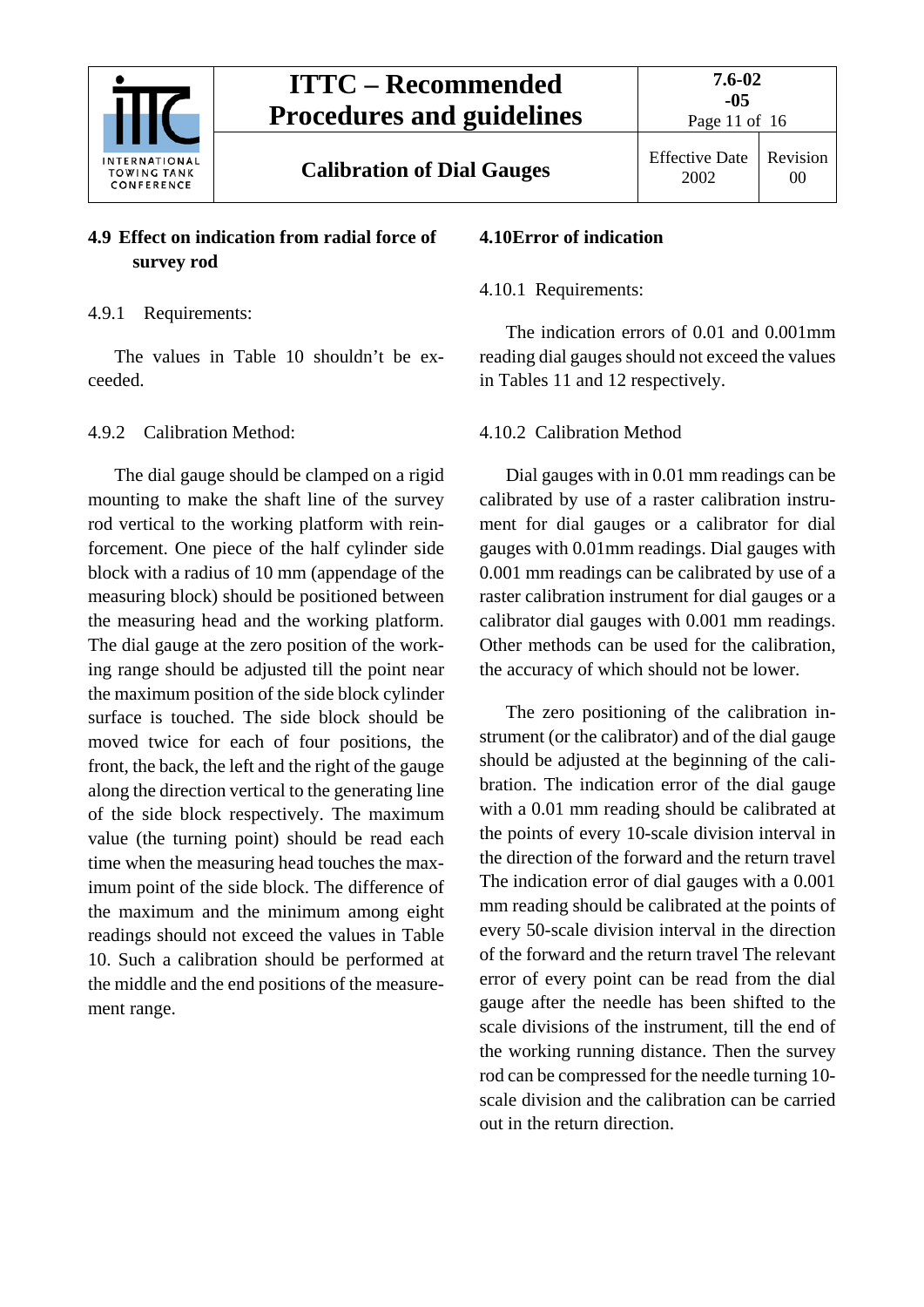

During the whole calibration process the direction of travel of the survey rod must not be changed right in the middle and any adjustment must not be done on the calibrated dial gauge and on the calibrating instrument (or the calibrator). Whether the error in the return travels positive or negative can be determined in the same way as that for the forward travel running distance.

| Accuracy | Indication error of $0.01$ mm reading dial gauge ( $\mu$ m) | Return error |                          |               |                |  |
|----------|-------------------------------------------------------------|--------------|--------------------------|---------------|----------------|--|
| class    | Optional                                                    | Optional     | Working running distance | $(\mu m)$     |                |  |
|          | $0.1$ mm                                                    | l mm         | $0 \sim 3$ mm            | $0 \sim 5$ mm | $0 \sim 10$ mm |  |
|          |                                                             |              |                          |               | 14             |  |
|          |                                                             |              |                          |               | 20             |  |

Table 12

Table 11

| Measured     |            | Indication error of $0.001$ mm reading dial gauge ( $\mu$ m) | Return error $(\mu m)$ |                          |            |             |
|--------------|------------|--------------------------------------------------------------|------------------------|--------------------------|------------|-------------|
| $range$ (mm) |            | Optional 0.2mm                                               |                        | Working running distance |            |             |
|              | Zero class | First class                                                  | Zero class             | First class              | Zero class | First class |
| $0 - 1$      | 3.0        | 3.5                                                          |                        |                          | 2.0        | 2.5         |
| $0 - 2$      | 3.0        | 3.5                                                          |                        |                          | 2.0        | 2.5         |
| $0 - 3$      | 3.5        | 4.0                                                          |                        |                          | 2.5        | 3.0         |
| $0 - 5$      | 3.5        |                                                              |                        |                          | 2.3        | 3.0         |

The indication error of the measuring range of the dial gauge can be determined from the difference of the maximum and the minimum values of the errors at each calibrated point within the measuring range.

The indication error of a dial gauge with a reading in 0.01 mm at the condition of optional 1 mm can be determined from the difference between the maximum and the minimum of the errors measured in each section of the forward travel0~1, 1~2, 2~3, 3~4, mm.

The indication error of a dial gauge with $0.001$  mm readings at the condition of optional 0.2 mm can be determined from the difference between the maximum and the minimum of the errors measured in each section of the direction of forward travel0~0.2, 0.2~0.4, 0.4~0.6, mm.

The indication error of the dial gauge with 0.01 mm readings within the range of optional 0.1 mm can be determined from the difference of the errors measured at two optional adjacent points in the direction of forward travel.

The calibration of the indication error for an in service dial gauge with 0.01 mm readings by use of the 0.01 mm reading dial gauge calibrator can be carried out on the basis of 20-scale division interval. After this calibration is over, if the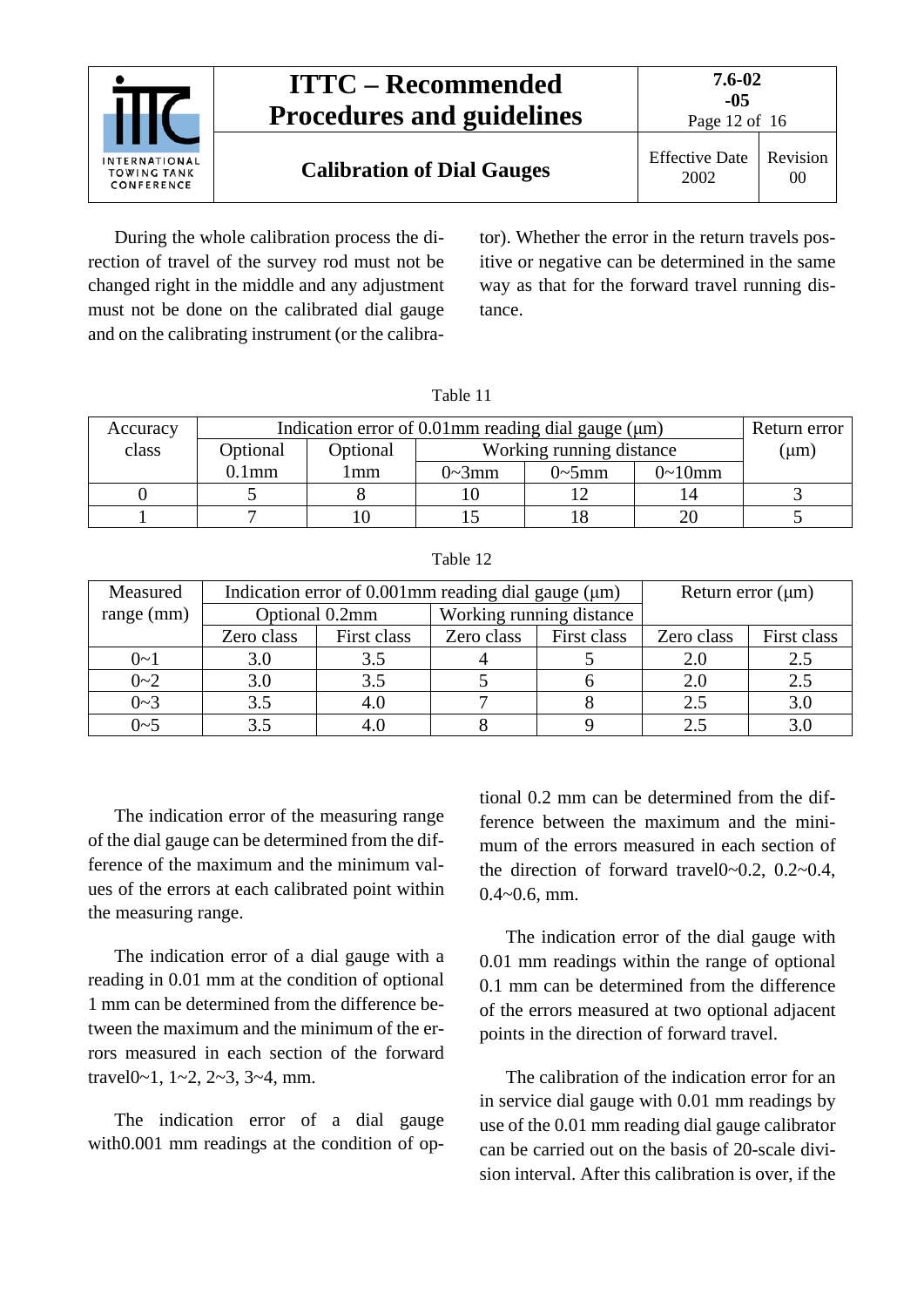

indication errors of the working running distance and the optional 1mm are close to the values in Table 11 and the indication error of the adjacent points exceeds the values of the optional 0.1mm indication error in Table 11, calibration of additional points should be carried out. This method is shown in the Appendix.

### <span id="page-12-1"></span><span id="page-12-0"></span>**4.11Error of Return**

#### 4.11.1 Requirements:

The return error of the dial gauge should not exceed the values given in Tables 11 and 12.

<span id="page-12-2"></span>4.11.2 Calibration methods:

After the calibration of the indication error, the maximum of the differences of the errors between the forward and the return directions of travel can be taken as return error at the same point.

Table 13 shows the data treatment of the indication and the return errors of the dial gauge with the reading in 0.01 mm.

|         | Distance of     | Calibrated point (scale division) |                |          |          |          |                 |         |                |                |                |                |
|---------|-----------------|-----------------------------------|----------------|----------|----------|----------|-----------------|---------|----------------|----------------|----------------|----------------|
|         | travel(mm)      | 0                                 | 10             | 20       | 30       | 40       | 50              | 60      | 70             | 80             | 90             | $\overline{0}$ |
|         |                 |                                   |                |          |          |          | Error $(\mu m)$ |         |                |                |                |                |
| $0 - 1$ | Forward         | $\theta$                          | $\theta$       | $\theta$ | $+4$     | $+6$     | $+2$            | $+2$    | $\Omega$       | $\theta$       | $+1$           | $+1$           |
|         | Return          | $+1$                              | $+2$           | $+1$     | $+5$     | $+5$     | $+4$            | $+4$    | $+1$           | $\overline{0}$ | $+1$           | $+1$           |
| $1 - 2$ | Forward         | $+1$                              | $\overline{0}$ | $+1$     | $+2$     | $+3$     | $+6$            | $+5$    | $+4$           | $+2$           | $+2$           | $-1$           |
|         | Return          | $+1$                              | $+1$           | $+3$     | $+4$     | $+5$     | $+6$            | $+6$    | $+3$           | $+3$           | $+1$           | $+2$           |
| $2 - 3$ | Forward         | $-1$                              | $+4$           | $+2$     | $+4$     | $+8$     | $+8$            | $(+10)$ | $+8$           | $+8$           | $+6$           | $+6$           |
|         | Return          | $+2$                              | $+4$           | $+3$     | $+4$     | $+8$     | $+9$            | $+11$   | $+8$           | $+7$           | $+7$           | $+6$           |
| $3 - 4$ | $+6$<br>Forward |                                   | $+2$           | $-1$     | $-1$     | $\theta$ | $\theta$        | $-1$    | $\overline{0}$ | $-1$           | $-1$           | $-2$           |
|         | Return          | $+6$                              | $+1$           | $+1$     | $\theta$ | $+1$     | $\overline{0}$  | $+2$    | $\overline{0}$ | $+1$           | $\overline{0}$ | $-2$           |
| $4 - 5$ | Forward         | $-2$                              | $-3)$          | $-3$     | $-3$     | $-1$     | $-1$            | $-2$    | $-2$           | $-1$           | $-2$           | $-1$           |
|         | Return          | $-2$                              | $-2$           | $-2$     | $-2$     | $-1$     | -1              | $-2$    | $\overline{0}$ | $\overline{0}$ | $\overline{0}$ | $\theta$       |

Table 13

The indication error of the measuring range:  $10-(-3)=13 \mu m$ 

The indication error within the range of the optional 0.1mm:  $4-(-1)=5 \mu m$ 

The indication error within the range of the optional 1mm: the indication error within the range of  $2~3$  mm is at maximum.  $10~(-1)=11~\mu m$  The return error:  $2-(-1)=3\mu m$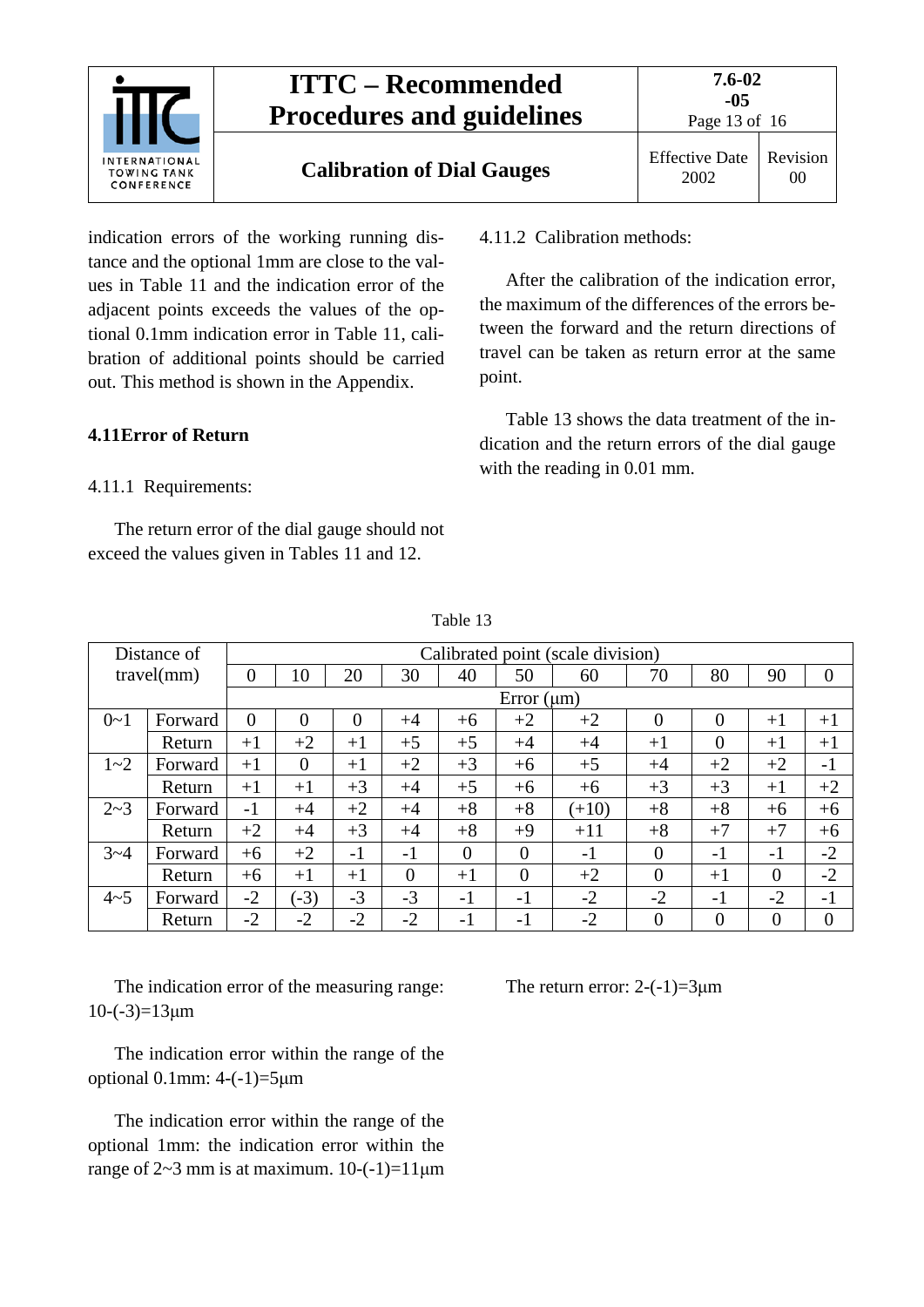|                                                          | <b>ITTC – Recommended</b><br><b>Procedures and guidelines</b> | $7.6 - 02$<br>$-0.5$<br>Page 14 of 16 |                |
|----------------------------------------------------------|---------------------------------------------------------------|---------------------------------------|----------------|
| <b>INTERNATIONAL</b><br><b>TOWING TANK</b><br>CONFERENCE | <b>Calibration of Dial Gauges</b>                             | <b>Effective Date</b><br>2002         | Revision<br>OC |

## <span id="page-13-0"></span>**5. TREATMENT OF CALIBRATION RE-SULT AND CALIBRATION PERIOD**

## <span id="page-13-1"></span>**5.1 Treatment of Calibration Result**

For the dial gauges that meet the requirements of this working instruction during calibration, a calibration report will be supplied;

For the ones which do not meet the requirements a notice of the calibration result will be supplied.

## <span id="page-13-2"></span>5.1.1 Calibration Period

The calibration period can be determined upon the service condition, but not longer than one-year.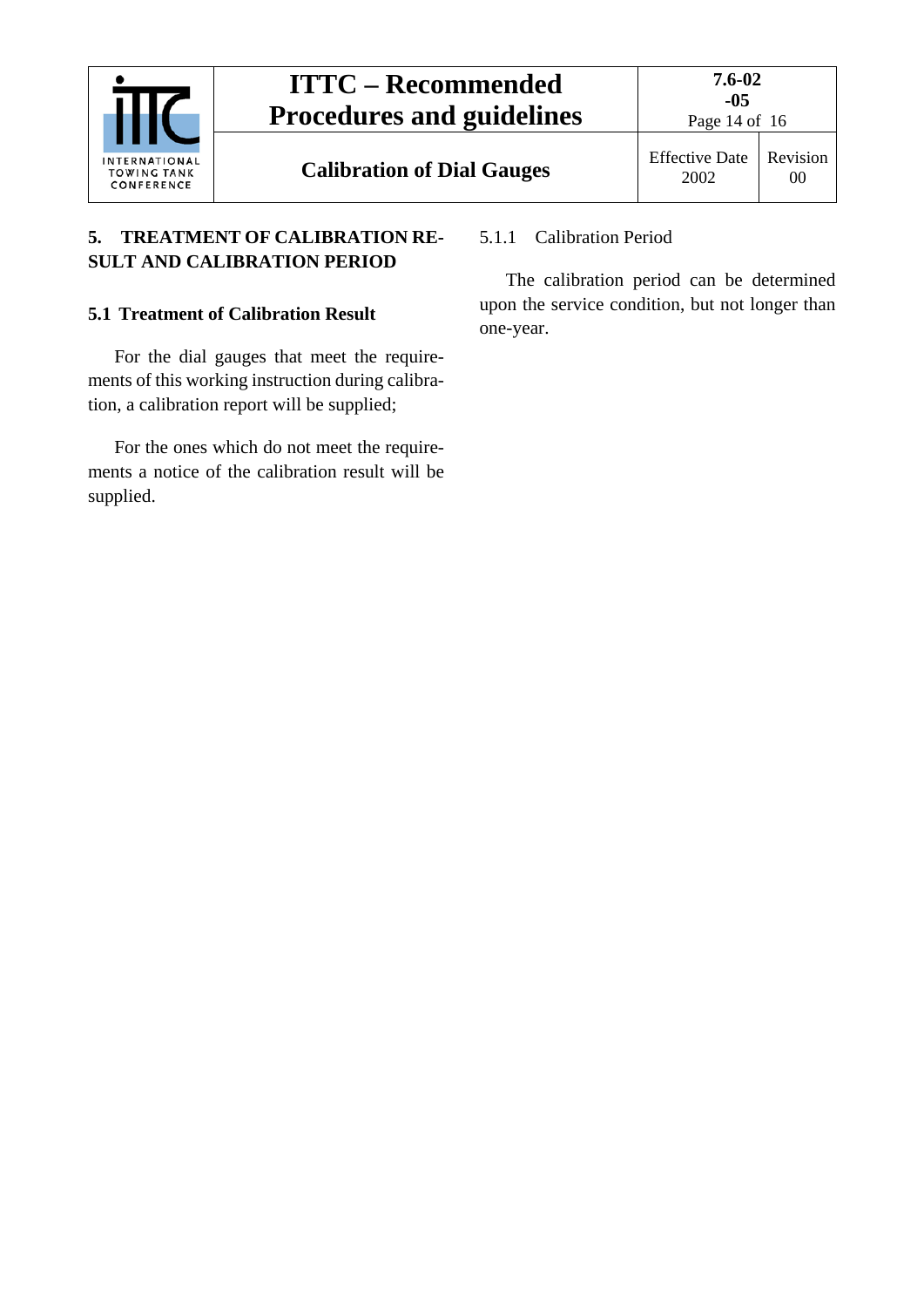

Page 15 of 16

00

## <span id="page-14-0"></span>Appendix A.

## <span id="page-14-1"></span>**A.1. Calibration method for additional points**

- Usage range: The calibration of the indication error and the return error for the dial gauge with the reading in 0.01mm in service.
- Equipment for calibration: Calibrator for dial gauges.
- Technical requirements: The values in Table 11 should not be exceeded.
- Calibration method: The calibration of the indication error for the dial gauge with the reading in 0.01 mm in service can be carried out on the basis of 20-scale division interval in the directions of the go and the return distance. After the calibration, if the indication errors of the measuring range and the optional 1 mm are close to values in Table 11, the calibration of the additional points in the area of the maximum, the minimum errors in the forward distance of travel and the maximum, the minimum errors of the optional 1 mm should be carried out respectively.

During the calibration of the additional points the clamping position of the calibrated dial gauge should be kept the same as before. The calibrator should be adjusted to the positions 0.1 mm before and after the point of the maximum error in the go running distance for the additional points calibration respectively. If there is an error in an additional point that is bigger than the original maximum, this error of the additional point should be taken as maximum error.

Similarly, the calibration of the additional points should be carried out at the positions 0.1mm before and after the point of the minimum error in the forward distance of travel of the calibrated dial gauge. If there is an error in an additional point which is smaller than the original minimum, this error of the additional point should be taken as minimum error.

The same method should be used for the calibration of the additional points in the area of the maximum and the minimum errors for the optional 0.1 mm.

If the indication error of the adjacent points exceeds values of the indication error for the optional 0.1 mm in Table 11, a calibration of the middle point between these adjacent points should be carried out.

Table 14 shows the data treatment of the indication error and the return error for a dial gauge with the reading in 0.01 mm in service.

The indication error of the measuring range:  $11$ -(-9)= $20 \mu m$ 

The indication error within the range of the optional 1mm: 11-0=11μm

The indication error within the range of the optional 0.1 mm: 11-5=6μm (at the position 0.7~0.8mm of the first revolution)

The return error:  $0$ - $(-4)$ = $4 \mu$ m.